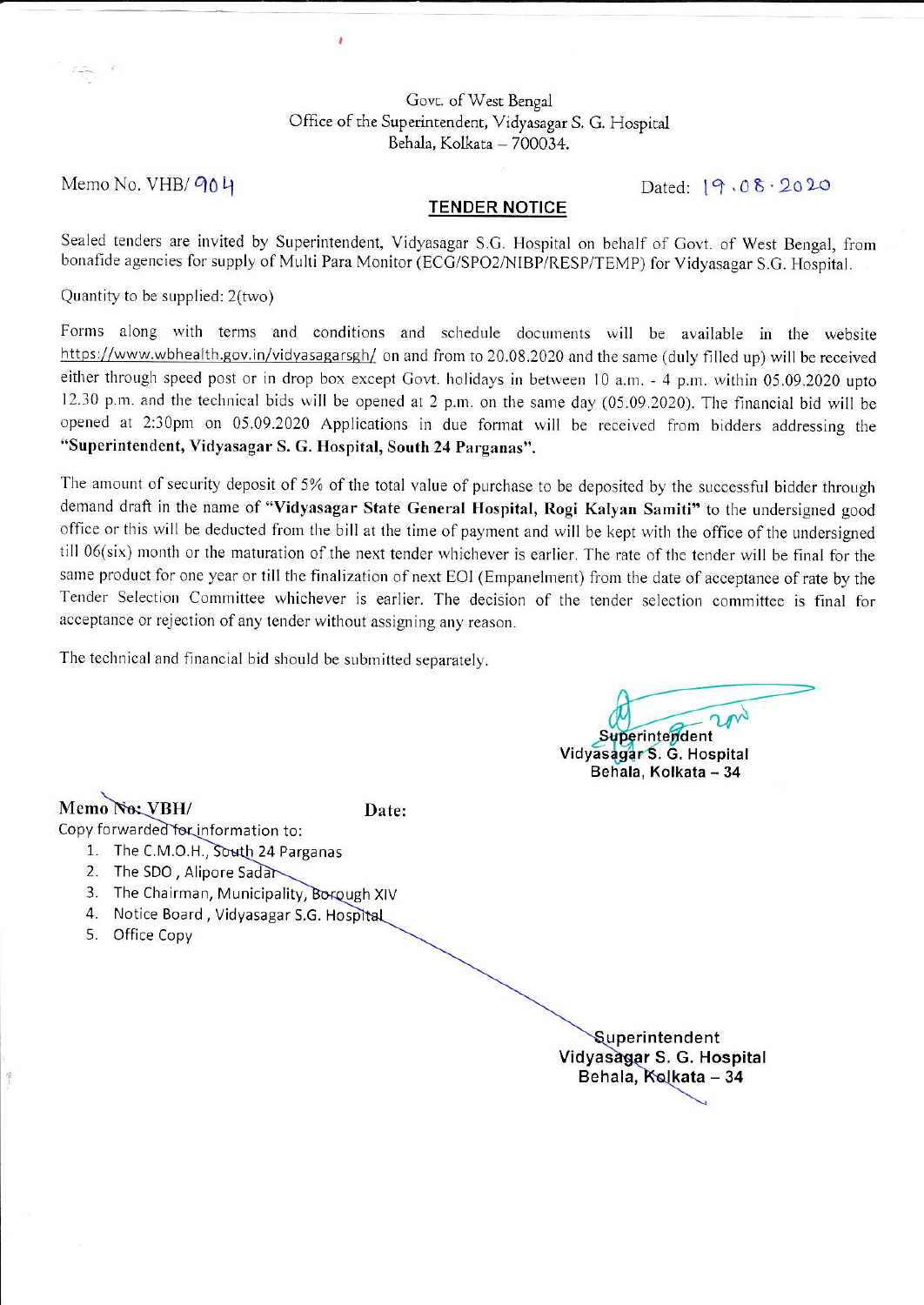## Govt. of West Bengal Office of the Superintendent, Vidyasagar S. G. Hospital Behala, Kolkata - 700034.

Terms and conditions for procurement of 2 (two) no. of Multi Para Monitor for Vidyasagar S. G. Hospital. vide Memo No. VHB / 904 Dated.  $19.08.2020$ 

In case of necessity, the date of opening may be deferred, in that case notification will be displayed in the Notice Board in the Office of the undersigned in due time or in https://www.wbhealth.gov.in/vidyasagarsgh/

1. Name, Address and NIT No and purpose must be clearly mentioned on the sealed envelope.

J

- 2. Tenderer has to submit the sealed tender form at their own cost to the office of the undersigned within stipulated time through speed post only or in drop box and will be opened by the purchase committee in presence of the tenderer or his representative.
- 3. The claimed rate should cover transport and delivery charges. The tender must indicate whether the price quoted is inclusive of GST or not. Quoted rates should be clearly mentioned in both figures and words.
- 4. Cooperative society should furnish along with their tender current certificate from ARCS of concerned district regarding performance.
- 5. All sheets should be numbered properly and number of sheets in each cover should be cited in covering tally.
- 6. Pan No., GST No., Trade License is to be furnished with the tender documents.
- 7. The equipments supplied must comply all the specifications mentioned in ANNEXURE I & II, and must be a branded goods.
- 8. The Authorization of the Manufacturers is desired to be submitted by the bidders.
- 9. The amount of security deposit of 5% of the total value of purchase to be deposited by the successful bidder through demand draft in the name of "Vidyasagar State General Hospital, Rogi Kalyan Samiti" to the undersigned good office or this will be deducted from the bill at the time of payment and will be kept with the office of the undersigned till the maturation of the next tender or for six months whichever is earlier. The rate of the tender will be final for the same product for one year from the date of finalization of the rate by the Tender Selection Committee.
- 10. Technical bid and financial bid should be submitted in two separate envelopes mentioning the respective bids on the sealed envelopes.
- 11. Financial Bid of Technically fit Bidder will be opened only.
- 12. In case of deviation from any of the above terms and conditions, contract will be liable to be terminated by the appropriate authority.
- 13. The selection Committee reserves the right to accept/ cancel any tender without assigning any reason thereof.
- 14. Please refer to website for further corrigendum (if any) during the period of processing.

Superintendent Vidyasagar S. G. Hospital Behala, Kolkata - 34.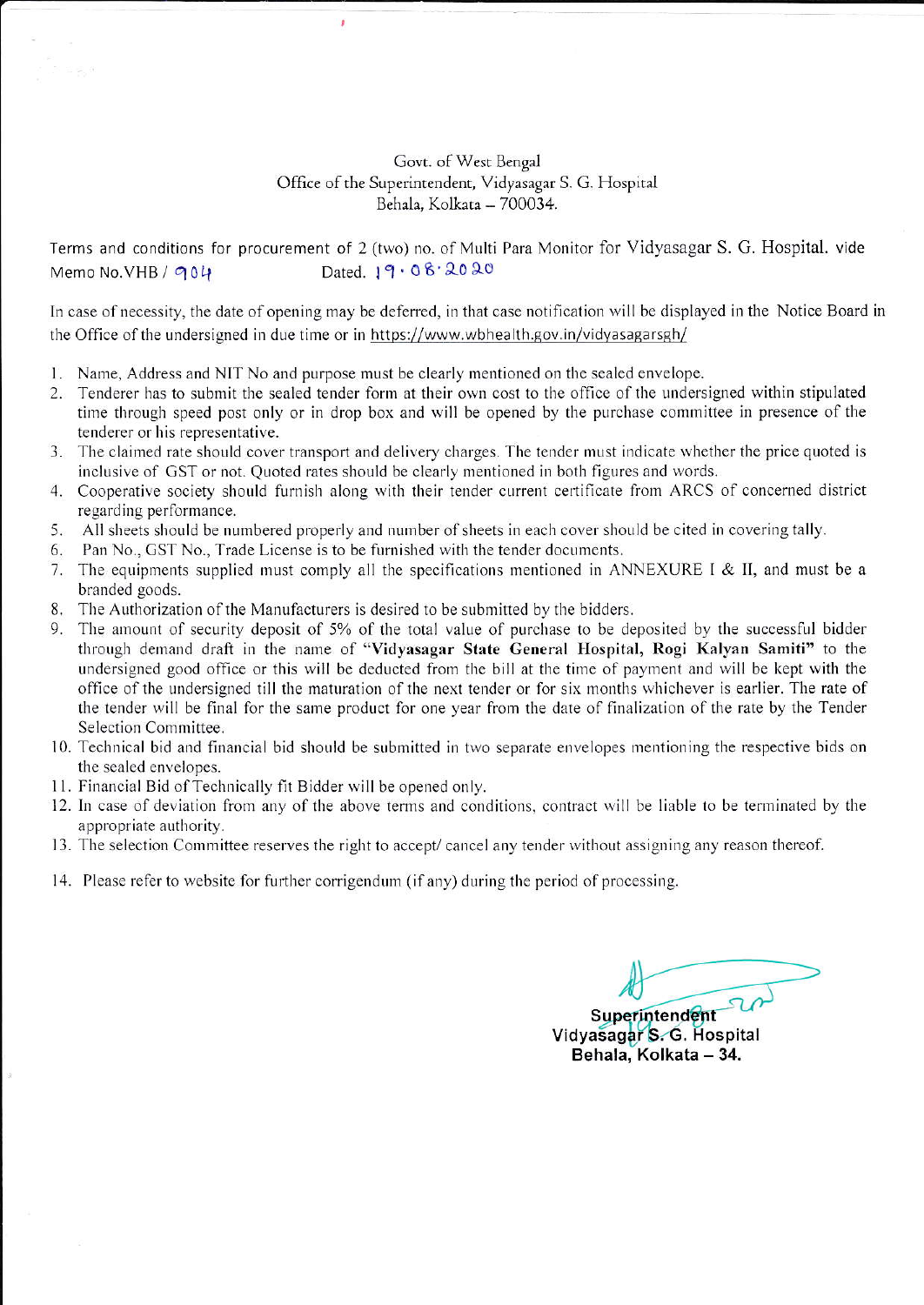(SIGNATURE WITH STAMP)

**ANNEXURE I** 



## Signature of Issuing Authority with stamp

J.

Application Form and technical documents (to be submitted with the technical bids)

# **Application Form:**

Application form for bidders for supplying of 2(two) no. of Multi Para Monitor for Vidyasagar S. G. Hospital VIDE NIT NO. VHB/ Dated

To TheSuperintendent Vidyasagar S.G. Hospital Behala, Kolkata-700034.

Sir,

#### inviting dated **distribution** in the Reference: Your advertisement no tenders for Vidyasagar S.G. Hospitals.

With reference to the above, I/We wish to offer our tender for supplying of 2(two) no. of Multi Para Monitor for Vidyasagar S. G. Hospital. I/We have read all bid documents carefully and hereby declares that I/ we have the due expertise and financial capability to successfully undertake the contract if awarded. The bids are made in two parts- Technical and Financial and are separately enclosed.

I/We agree to all the terms and conditions of the tender.

I am also aware that if I indulge in any unfair practice or submit any fraudulent documents, my present bid will be cancelled and I will be debarred from participation in any future tenders for five years. Thanking you.

Yours sincerely,